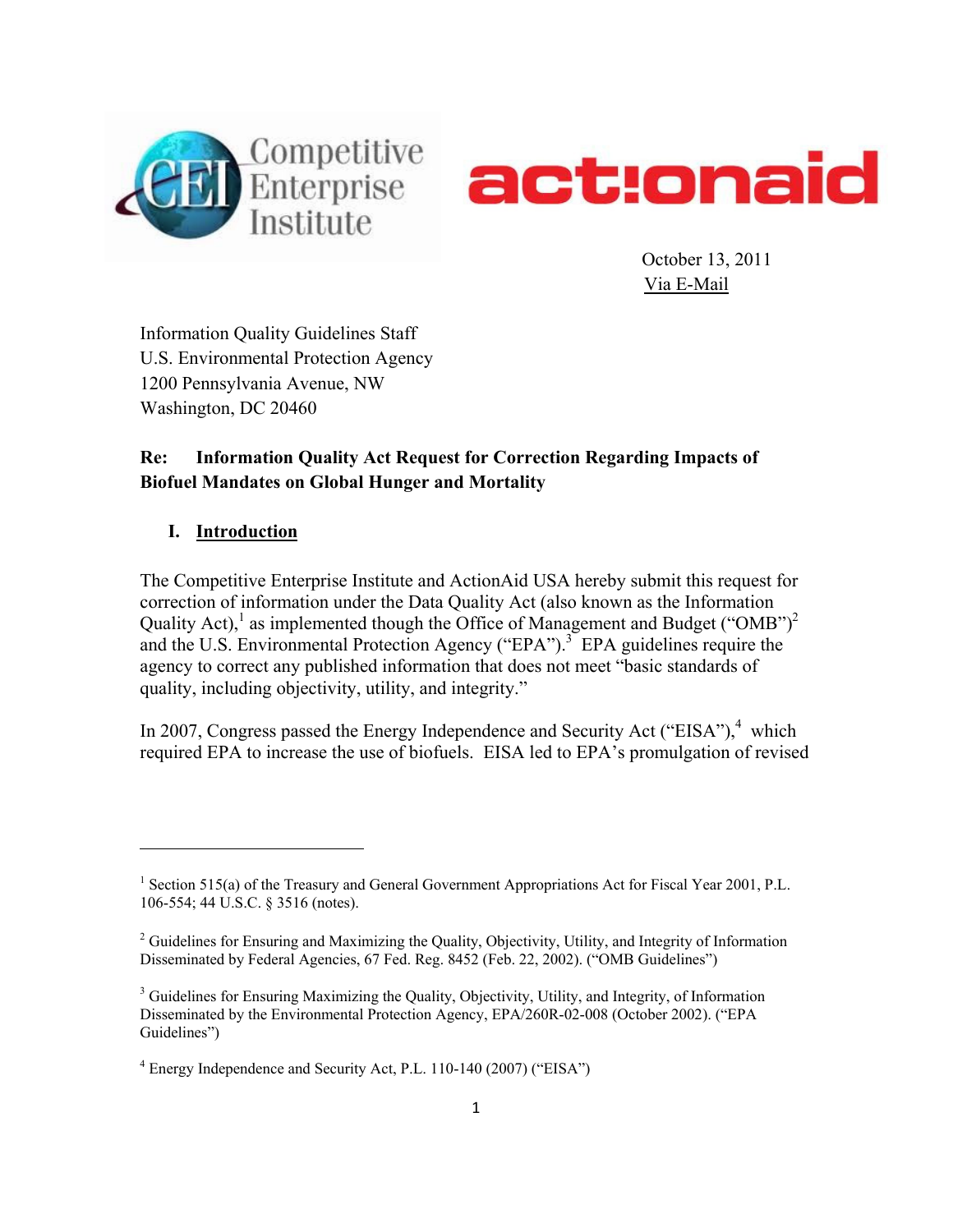regulatory requirements ("RFS2") in March  $2010<sup>5</sup>$  and modifications to those requirements in December 2010.<sup>6</sup>

In promulgating these rules, EPA analyzed the impact that increased biofuel use might have food availability and prices. As shown below, EPA's analyses contain several major errors and omissions regarding this impact. These analyses incorrectly minimize the food price impact of expanded biofuels, and make absolutely no mention of the resulting risks of hunger and death. EPA's website contains similar errors.<sup>7</sup>

These errors require correction, both to comply with the Information Quality Act and to assure that both EPA, and the public, are fully informed of the effects of EPA's rules on global food prices and hunger, and on resulting human deaths.

### **II. EPA's Errors and Omissions**

EPA has suggested that biofuel mandates will have only have a modest impact on food prices, and has not attempted to estimate their effects on global nutrition, despite conceding that they do indeed affect world food consumption.<sup>8</sup>

In its RFS2 summary, EPA predicted that "world food consumption" would fall by only "-0.04%" due to biofuel mandates, in light of estimates that "U.S. food costs would increase by roughly \$10 per person per year by 2022." 9

7 "Economics of Biofuels." *National Center for Environmental Economics- Economics of Biofuels*. Environmental Protection Agency. Web. 1 June 2011. <http://yosemite.epa.gov/ee/epa/eed.nsf/pages/Biofuels.html>.

<sup>8</sup> *Regulation of Fuels and Fuel Additives: Renewable Fuel Standard Program* 72 Fed. Reg. 23900, 23907 (May 1, 2007) (final rule), *Regulation of Fuels and Fuel Additives: Changes to Renewable Fuel Standard Program*, *40 CFR Part 80*, 75 Fed. Reg. 14670, 14839, 14844-14851 (March 26, 2010).

<sup>9</sup> *Regulation of Fuel and Fuel Additives: Changes to Renewable Fuel Standard Program*, 75 Fed. Reg. 14670, 14839 (March 26, 2010); *see also Regulation of Fuel and Fuel Additives: Changes to Renewable Fuel Standard Program*, 74 Fed. Reg. 24904, 24917 (May 26, 2009) (proposed rules) ("Due to higher commodity prices, FASOM estimates that U.S. food costs [footnote omitted] would increase by roughly \$10 per person per year by 2022...The RFS2 proposal results in higher international commodity prices, which would impact world food consumption. . .While FAPRI-CARD provides estimates of changes in world food consumption, estimating effects on global nutrition is beyond the scope of this analysis.").

<sup>5</sup> *Regulation of Fuels and Fuel Additives: Changes to Renewable Fuel Standard Program*, *40 CFR Part 80*, 75 Fed. Reg. 14670 (March 26, 2010) (final rule).

<sup>6</sup> *Regulation of Fuels and Fuel Additives: Modifications to Renewable Fuel Standard Program, 40 CFR Part 80*, 75 Fed. Reg. 79964 (Dec. 21, 2010) (final rule).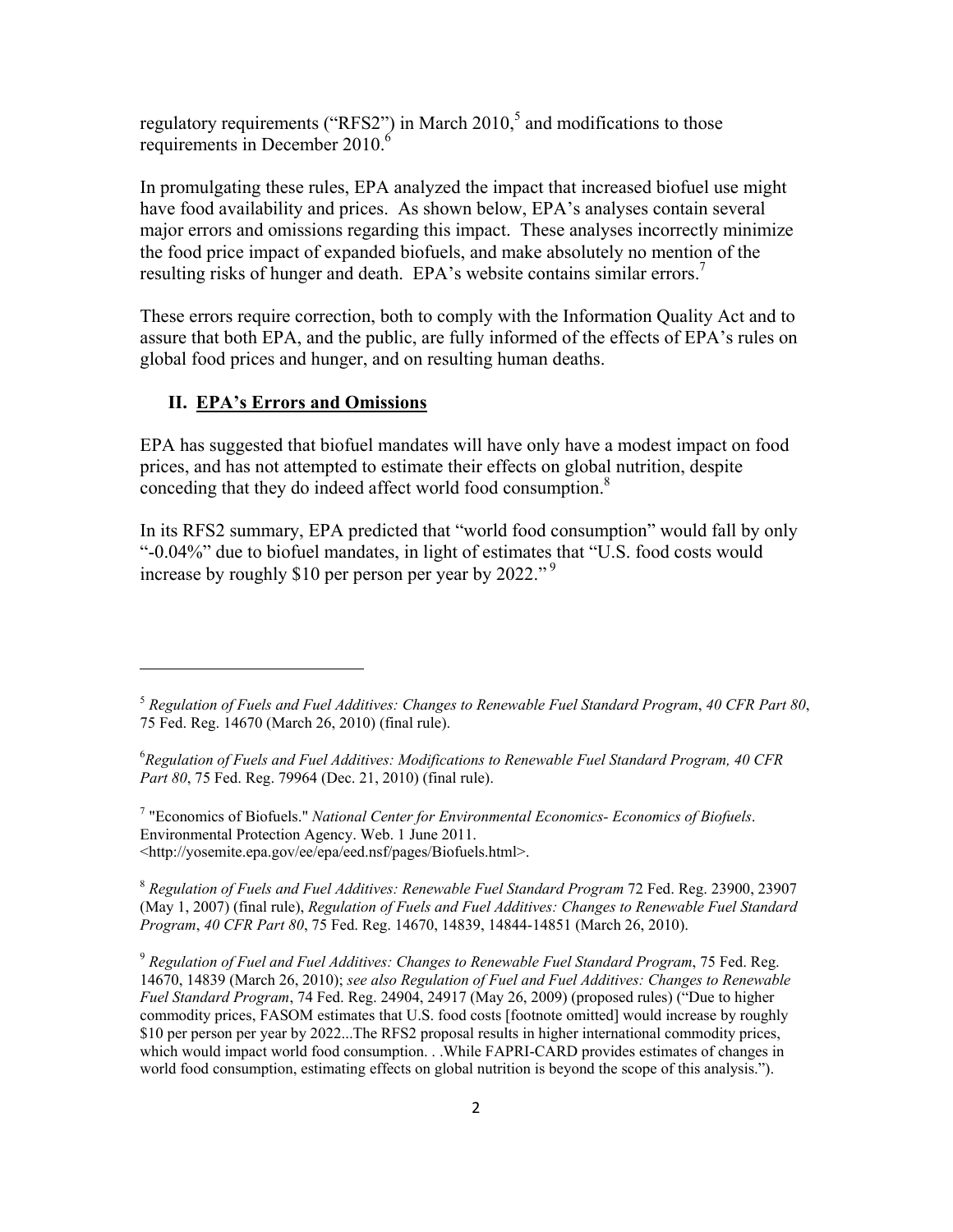In the summary to the previous renewable food standard, EPA also stated:

"We estimate a *relatively modest* increase in annual household food costs associated with the higher price commanded by corn and soybeans.<sup>"10</sup> (Emphasis Added)

Similarly, in its discussion of a 2008 request for waiver of the renewable fuel standard (RFS or RFS mandate), EPA asserted that it would "most likely" have "no impact on corn, food, or fuel prices" in the relevant period. $^{11}$ 

But as even an EPA website concedes, expanded biofuel production may indeed lead to "higher food prices" as well as land use changes and other physical changes in the environment:

"Biofuel feedstocks include many crops that would otherwise be used for human consumption directly, or indirectly as animal feed. Diverting these crops to biofuels may lead to more land area devoted to agriculture, increased use of polluting inputs, and higher food prices."<sup>12</sup>

RFS2's Regulatory Impact Analysis likewise notes the likelihood of higher food prices, citing a projected 3.1 percent in corn prices by 2022; but it nevertheless predicts a decrease in "world food consumption" of only "0.1 percent."<sup>13</sup>

Environmental Protection Agency. Web. 1 June 2011.

<http://yosemite.epa.gov/ee/epa/eed.nsf/pages/Biofuels.html>.

<sup>10</sup> *Regulation of Fuels and Fuel Additives: Renewable Fuel Standard Program,* 72 Fed. Reg.23900, 23907 (May 1, 2007) (final rule).

<sup>&</sup>lt;sup>11</sup> Notice of Decision Regarding the State of Texas Request for a Waiver of a Portion of the Renewable Fuel *Standard Wednesday*, 73 Fed. Reg. 47168, 47168-47169 (Aug. 13, 2008). <sup>12</sup> "Economics of Biofuels." *National Center for Environmental Economics- Economics of Biofuels*.

<sup>&</sup>lt;sup>13</sup> Renewable Fuel Standard Program (RFS2) Regulatory Impact Analysis, EPA-420-R-10-006, at pg. 889 (February 2010) (http://www.epa.gov/otaq/renewablefuels/420r10006.pdf ) ("As demand for renewable fuels in the U.S. increases, the FAPRI-CARD model projects that U.S. and world commodity prices will generally increase. FAPRI-CARD projects that the world price of corn increases by \$0.12/bu (3.1 percent)"); *id.* at pg. 893 ("Since major agricultural commodity prices increase globally, FAPRI-CARD projects that world consumption of food decreases by 2.5 million metric tons" by 2022, with reductions heaviest in grains, vegetable oils, and sugar).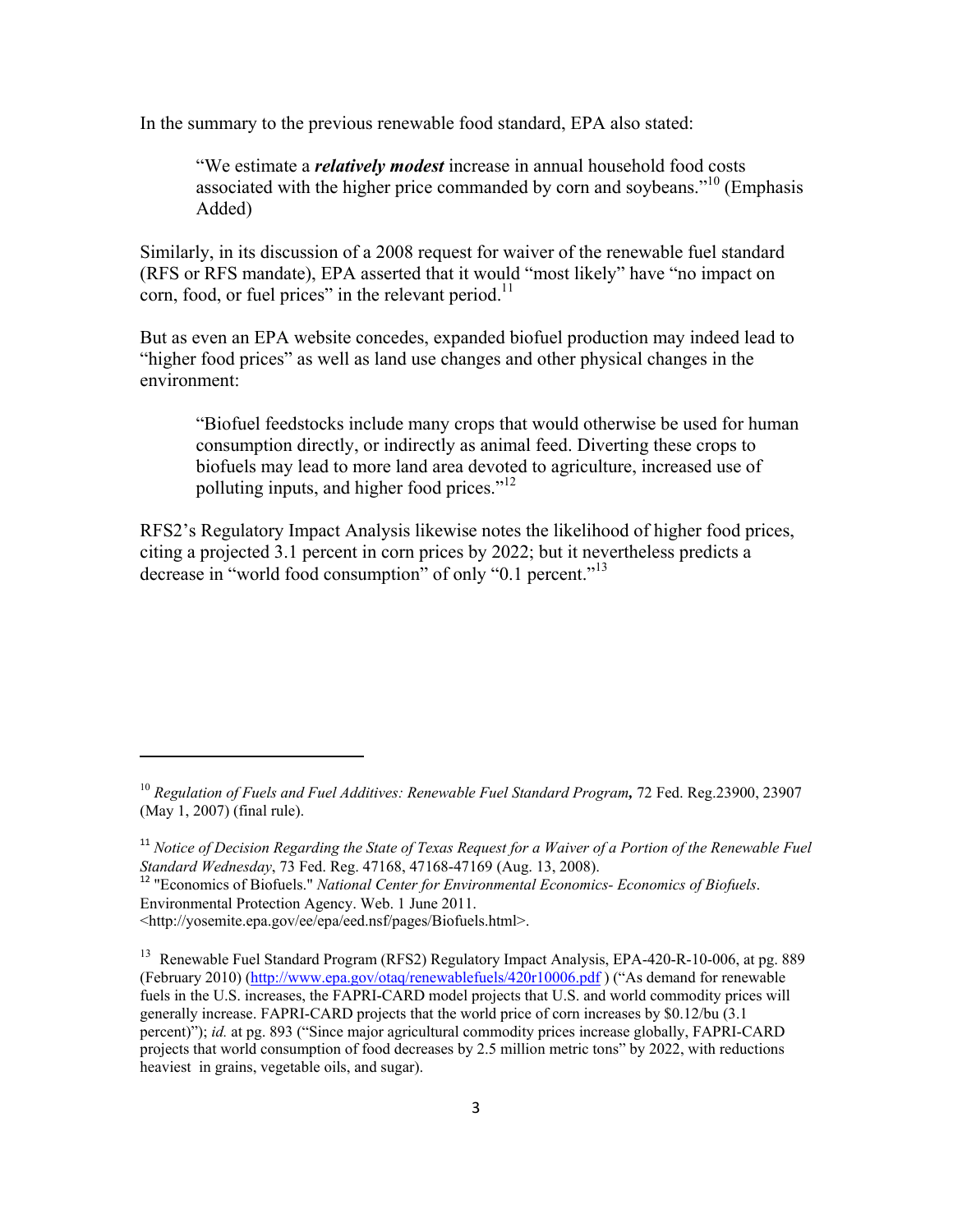#### **III.The Goklany Study**

On March 28, 2011, a new peer reviewed study by Indur M. Goklany,  $Ph.D.<sup>14</sup>$  concluded that by increasing food prices, biofuel mandates have caused "chronic hunger" in developing countries, and that at least 192,000 deaths annually may be occurring as a result of expanded biofuel production:

"Higher global demand for biofuels, driven mainly by policies in industrialized countries with the stated purpose of enhancing energy independence and retarding climate change, has contributed to rising global food prices. As a consequence, more people in developing countries suffer from both chronic hunger and absolute poverty. Hunger and poverty are major contributors to death and disease in poorer countries. Results derived from World Bank and World Health Organization (WHO) studies suggest that for every million people living in absolute poverty in developing countries, there are annually at least 5,270 deaths and 183,000 Disability-Adjusted Life Years (DALYs) lost to disease. *Combining these estimates with estimates of increase poverty owing to growth in biofuels production over 2004 levels leads to the conclusion that additional biofuel production may have resulted in at least 192,000 excess deaths and 6.7 million additional lost DALYs in 2010. These exceed WHO's estimated annual toll of 141,000 deaths and 5.4 million lost DALYs attributable to global warming. Thus, policies intended to mitigate global warming may actually have increased death and disease in developing countries*." (Emphasis Added)

The Goklany Study contradicts EPA's published information, which minimizes increased food prices and omits the full impact that biofuels have on human health. While this lethal impact may not invalidate EPA's mandate under EISA, it is vital to a full understanding of the negative consequences of biofuel mandates. EPA's acknowledgment and consideration of this study, and of the research and commentary which support its findings, would improve the agency's decision-making on such issues as whether or not to exceed EISA's minimum biofuel mandates.

EPA's failure to analyze and discuss the effects of biofuel mandates on human health, such as deaths from hunger and hunger-related diseases, is arbitrary and capricious, since those effects are entirely foreseeable results of the price and land-use changes that EPA has noted may accompany expanding biofuel production.<sup>15</sup> Under EISA and the Clean

<sup>14</sup> Goklany, Indur M., *Could Biofuel Policies Increase Death and Disease in Developing Countries?* Journal of American Physicians and Surgeons*,* Volume 16*,* Number 1, pp. 9-13 (Spring 2011). ("Goklany Study") (http://www.jpands.org/vol16no1/goklany.pdf). Goklany is an author and researcher who has been associated with the Intergovernmental Panel on Climate Change since its inception in 1988 as an author, expert reviewer, and U.S. delegate to that Organization.

<sup>&</sup>lt;sup>15</sup> *Consolidated Salmonid Cases*, 713 F.Supp.2d 1116, 1155 (E.D. Cal. 2010) (agency's "water supply reductions" that would result in "hunger and homelessness" violated NEPA); *accord Consolidated Delta Smelt Cases*, 717 F.Supp.2d 1021, 1069 (E.D. Cal. 2010) (same). *See Alaska Wilderness Recreation and Tourism Ass'n v. Morrison*, 67 F.3d 723, 731 (9<sup>th</sup> Cir. 1995) (agency's failure to consider alternatives with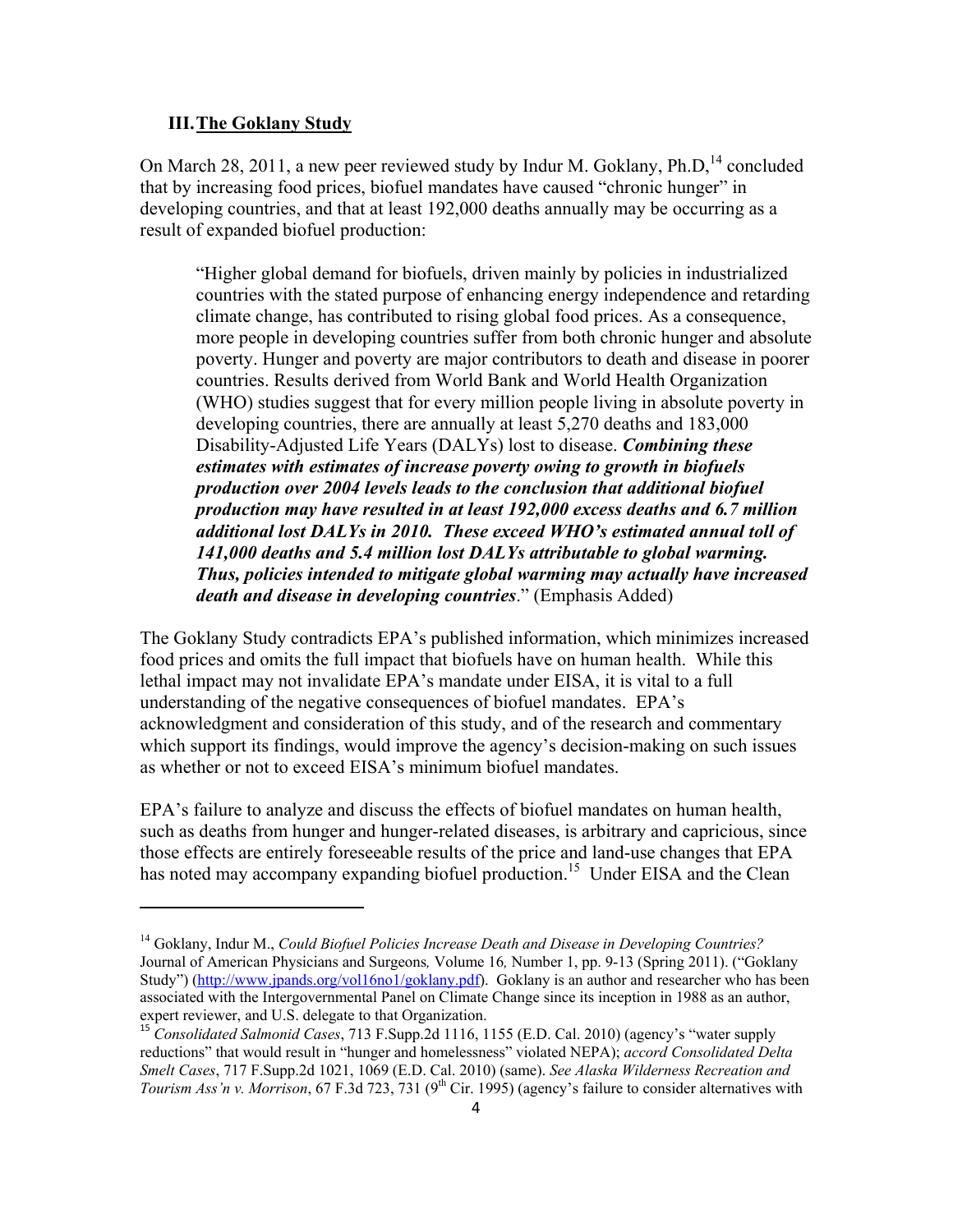Air Act, EPA must consider the "impact of the production and use of renewable fuels on the environment," including "the price and supply of agricultural commodities" and "food prices."<sup>16</sup> "Human health" is a key environmental impact.<sup>17</sup> The risk of human mortality cannot be ignored, even when the extent of such mortality cannot be precisely quantified.<sup>18</sup>

These food price effects cited by Goklany have long been apparent to economists, environmentalists, and financial experts. In 2008, finance ministers and representatives of poor countries called for end to ethanol and biofuel mandates.<sup>19</sup> South African finance minister Trevor Manuel called biofuel mandates "criminal," while Indian Finance Minister Chidambaram noted that "in a world where there is hunger and poverty, there is no policy justification for diverting food crops towards bio-fuels. Converting food into fuel is neither good policy for the poor nor for the environment.<sup>220</sup> The finance ministers' criticisms came in the aftermath of rising food prices resulting in part from global biofuel policies. During the 2008 food crisis Haitians resorted to literally eat dirt (dirt cookies made of vegetable oil, salt, and dirt), tortilla riots erupted in Mexico, and violent protests took place in unstable "powder kegs" like Pakistan and Egypt.<sup>21</sup> As an African publication noted in 2008, "the diversion of food crops to biofuel production was

<u> 1989 - Johann Stein, marwolaethau a bhann an chomhair an chomhair an chomhair an chomhair an chomhair an chom</u>

<sup>16</sup> *See, e.g.,* 42 U.S.C. 7545(o)(2)(B)(ii)(I)&(VI).

<sup>17</sup> *See, e.g., EPA v. California*, 426 U.S. 200, 223 (1976) (Clean Air Act); *Chicago v. EDF*, 511 U.S. 328, 335 (1994) (RCRA); *Burlington Northern v. U.S.*, 129 S.Ct. 1870, 1880 n.7 (2009) (CERCLA); *see also Center for Biological Diversity v NHTSA*, 538 F.2d 1172, 1191 (9<sup>th</sup> Cir. 2008) (considering effects on "human health" of fuel-economy rule governed by environmental-impact requirement of NEPA as well as EPCA and EISA).

<sup>18</sup> *See San Luis Obispo Mothers for Peace v. N.R.C.*, 449 F.3d 1016, 1019, 1030-31 (9<sup>th</sup> Cir. 2006) (risk of "terrorist attack" on community from licensing of facility there required environmental-impact statement, since such an attack would affect "public health and safety"; fact that the risk was uncertain and not reduceable to a "numeric probability" or "quantitative probabilistic assessment" did not allow agency to simply ignore it).

<sup>19</sup> *See* Andrew Martin, *Fuel Choices, Food Crises and Finger-Pointing*, New York Times, April 15, 2008, at A1 (http://www.nytimes.com/2008/04/15/business/worldbusiness/15iht-15food.11988995.html).

<sup>20</sup> *Biofuels a Factor as Global Food Riots Spread to Haiti*, African Energy New Review, April 14, 2008. (http://www.energynews.co.za/web\_main/article.php?story=20080414021920559).

less impact on native "subsistence," a key "human environmental factor," violated environmental laws). The fact that these mandates also cause economic harm does not obviate the need to take them into account. *See Monsanto Co. v. Geertson Seed Farms*, 130 S.Ct. 2743, 2755-56 (2010) ("economic harms" allegedly triggered by crop changes were sufficient basis for "prudential standing" under environmental laws); *Friends of Boundary Waters v. Dornbeck*, 164 F.3d 1115, 1125-27 (8th Cir. 1999) (in environmental impact statement, agency had to consider effects of physical changes in land use on "human environment," including living "standards" and human "economic" requirements).

<sup>&</sup>lt;sup>21</sup> Deroy Murdock, *Global Food Riots: Made in Washington, D.C.*, Human Events, April 18, 2008.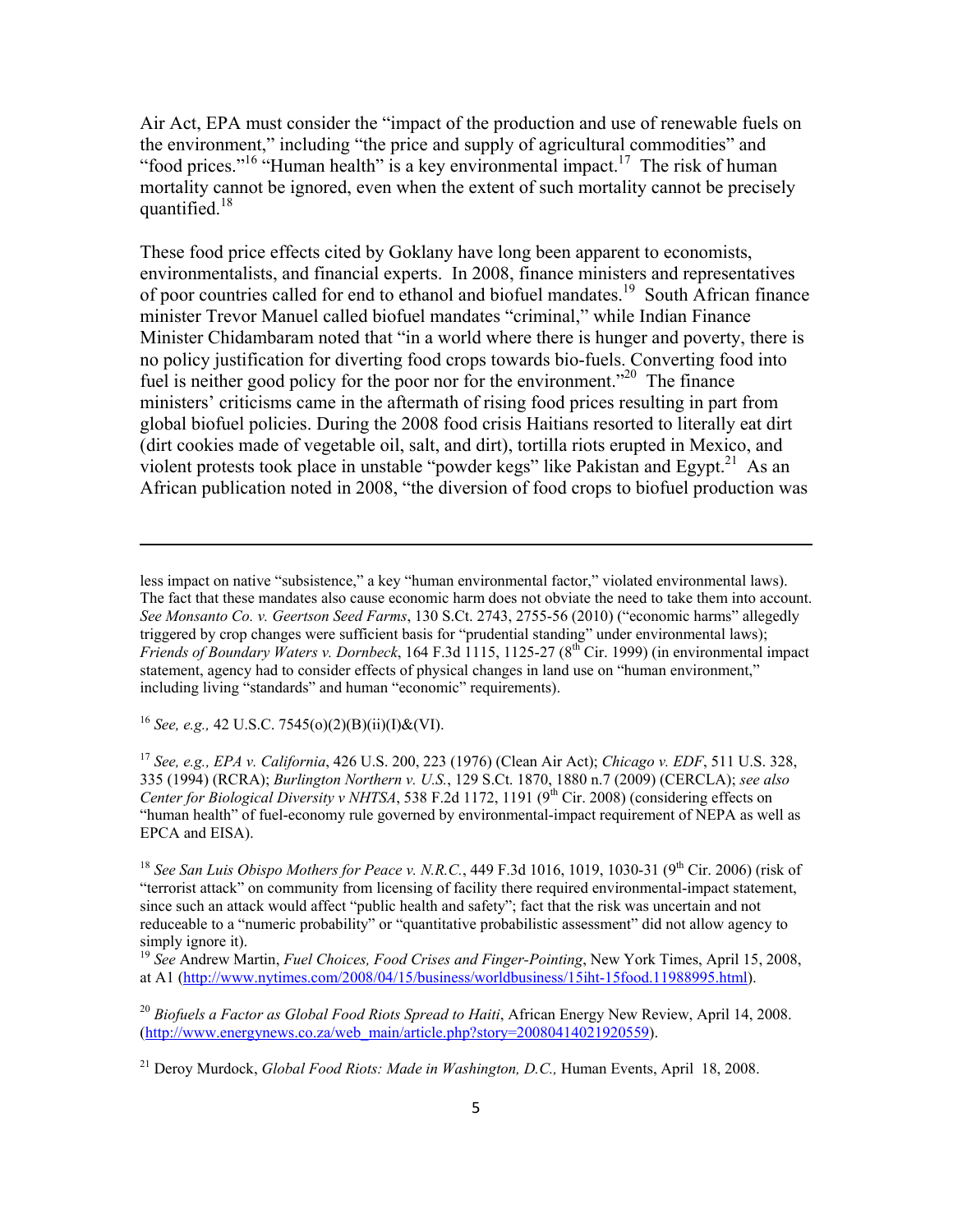a significant factor contributing to global food prices rocketing by 83% in the last year, and causing violent conflicts in Haiti and other parts of the world."<sup>22</sup>

As Henri Josserand of the United Nation Nations Food and Agricultural Organization noted in 2008, food price spikes have a much a greater impact in developing countries since "[f]ood represents about 10-20 percent of consumer spending in industrialized nations, but as much as 60-80 percent in developing countries.<sup>223</sup>

For example, in Afghanistan, where hunger has "threatened millions" owing to food shortages, "the average Afghan now spends up to 75 percent of their income on food"; "Prices increased 60 percent in 2007 and another 70 percent to 75 percent in the first three months of 2008 . . . as demand for biofuels and animal feed climbed," giving rise to worries about "hunger-based instability" and the potential for increased "crime and terrorism<sup> $"24"$ </sup>

Environmentalists, too, have expressed growing concern about the role of biofuel mandates in increasing food prices, noting that such price increases inevitably lead to land use changes that result in deforestation, erosion, and the destruction of critical rain forest habitat. In 2008, two prominent environmentalists, Lester Pearson and Jonathan Lewis, decried how ethanol mandates are simultaneously destroying the environment and fueling hunger and violence worldwide. *See Ethanol's Failed Promise*, Washington Post, April 22, 2008, at A19 (http://www.washingtonpost.com/wpdyn/content/article/2008/04/21/AR2008042102555.html). As they pointed out,

"Turning one-fourth of our corn into fuel is affecting global food prices. U.S. food prices are rising at twice the rate of inflation, hitting the pocketbooks of lowerincome Americans and people living on fixed incomes. … Deadly food riots have broken out in dozens of nations in the past few months, most recently in Haiti and Egypt. World Bank President Robert Zoellick warns of a global food emergency."

Moreover, they noted,

"food-to-fuel mandates are leading to increased environmental damage. . . foodto-fuel mandates are helping drive up the price of agricultural staples, leading to significant changes in land use with major environmental harm. Here in the United States, farmers are pulling land out of the federal conservation program, threatening fragile habitats. … Most troubling, though, is that the higher food

<sup>22</sup> *Biofuels a Factor as Global Food Riots Spread to Haiti*, African Energy New Review, April 14, 2008.

<sup>23</sup> *Biofuels a Factor as Global Food Riots Spread to Haiti*, African Energy New Review, April 14, 2008. (http://www.energynews.co.za/web\_main/article.php?story=20080414021920559).

<sup>24</sup> Mark Hilpert, *In War Zone, Afghans Also Fight for Bread*, Washington Diplomat, June 2008, at 7 (http://www.washdiplomat.com/June%202008/a3\_06\_08.html).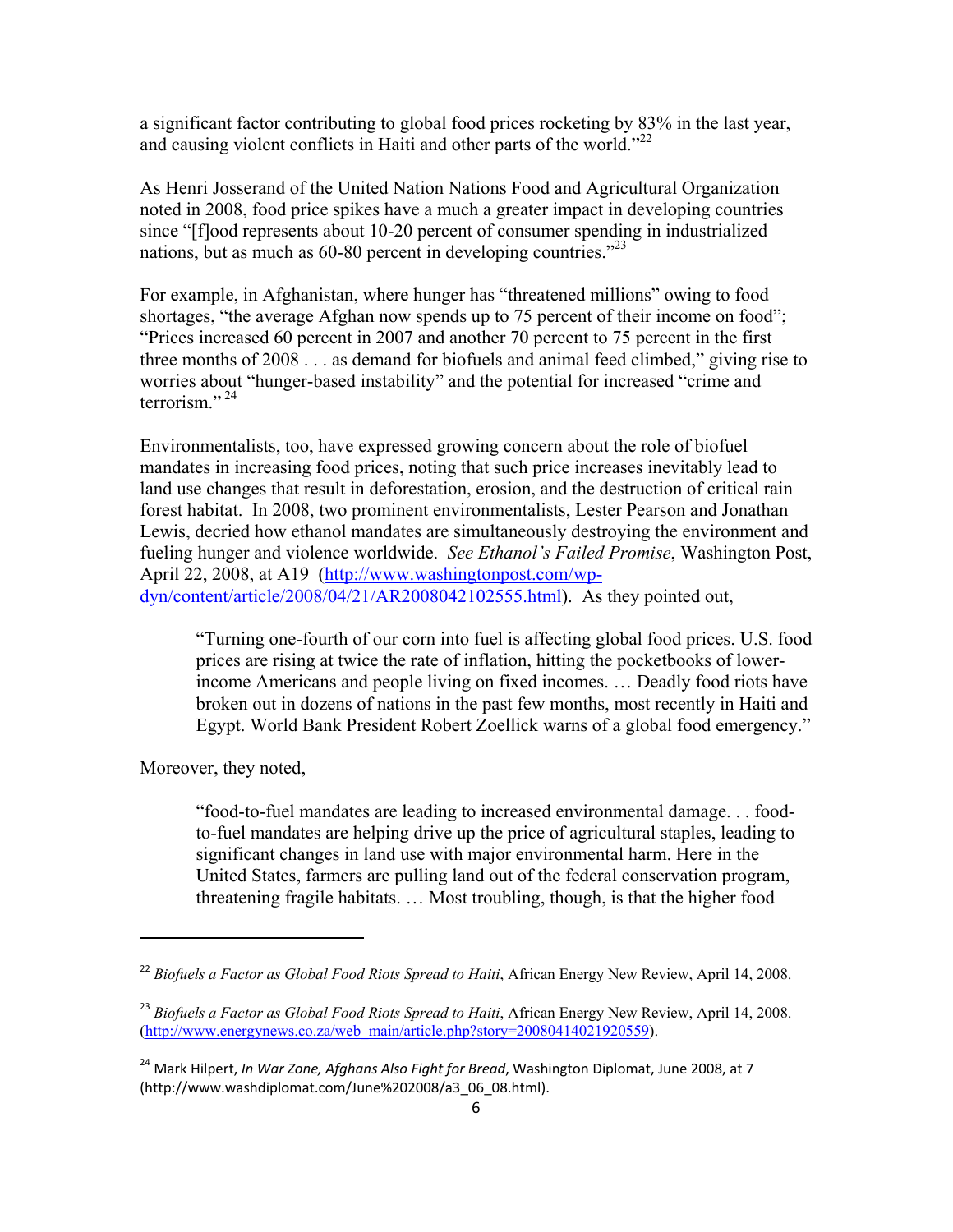prices caused in large part by food-to-fuel mandates create incentives for global deforestation, including in the Amazon basin. As Time Magazine reported this month, huge swaths of forest are being cleared for agricultural development. The result is devastating: We lose an ecological treasure and critical habitat for endangered species, as well as the world's largest 'carbon sink.. . the net impact of the food-to-fuel push will be an increase in global carbon emissions.<sup>25</sup>

The Goklany study's findings that biofuel mandates have substantially increased food prices have recently been echoed by many other researchers. Economist David Laborde Debucquet noted in January that "biofuel policies have severely impacted both grains and vegetal oil markets, which are key staple food products," resulting in "an increased food bill for the whole world, with larger consequences for the poorest populations for which food expenditures represent the largest part of incomes.<sup> $26$ </sup>

The International Food Policy Research Institute observed in March 2011 that "research suggests biofuel mandates . . . contribute to increased demand and prices. If the current biofuel policies remain in place. . . prices of agricultural commodities used for biofuels could remain substantially higher in the coming decades."<sup>27</sup> "High food-price triggers" have included biofuel policies, which have led to large volumes of crops being shifted into bioethanol and biodiesel production. . .Expanded production of ethanol from maize, in particular, has increased total demand for maize and shifted land area away from production of maize for food and fees, stimulating increased prices for maize. . .These demand- and supply-side effects have tended to increase the price of rice and wheat and

<sup>25</sup> Lester Pearson & Jonathan Lewis, *Ethanol's Failed Promise*, Washington Post, April 22, 2008, at A19, *citing* Michael Grunwald, *The Clean Energy Scam*, Time Magazine, March 27, 2008, at pp. 28-33 (http://www.time.com/time/magazine/article/0,9171,1725975,00.html), and Timothy Searchinger, et al., *Use of U.S. Croplands for Biofuels Increases Greenhouse Gases Through Emissions from Land-Use Change*, 319 Science 1238 (Feb. 7, 2008).

<sup>&</sup>lt;sup>26</sup> Domestic Policies in a Globalized World: What You Do Is What I Get, Jan. 25, 2011 (International Food Policy Research Institute's Food Security Portal), at 1-2

<sup>(</sup>http://www.foodsecurityportal.org/sites/default/files/A\_brief\_overview\_of\_Foodsecurity\_and\_Biofuels\_1. pdf), Debucquet is a research fellow at the International Food Policy Research Institute who previously worked as an economic consultant for USAID and the World Bank. http://www.ifpri.org/staffprofile/david-laborde-debucquet.

<sup>27</sup> Shenggen Fan, et al., *Urgent Actions Needed to Prevent Recurring Food Crises*, IFPRI Policy Brief 16 (March 2011) (available at http://www.ifpri.org/sites/default/files/publications/bp016.pdf), *citing* OECD, *Biofuel Support Policies: An Economic Assessment* (Paris: 2008), *OECD-FAO Agricultural Outlook 2009- 2018* (Paris and Rome: 2010).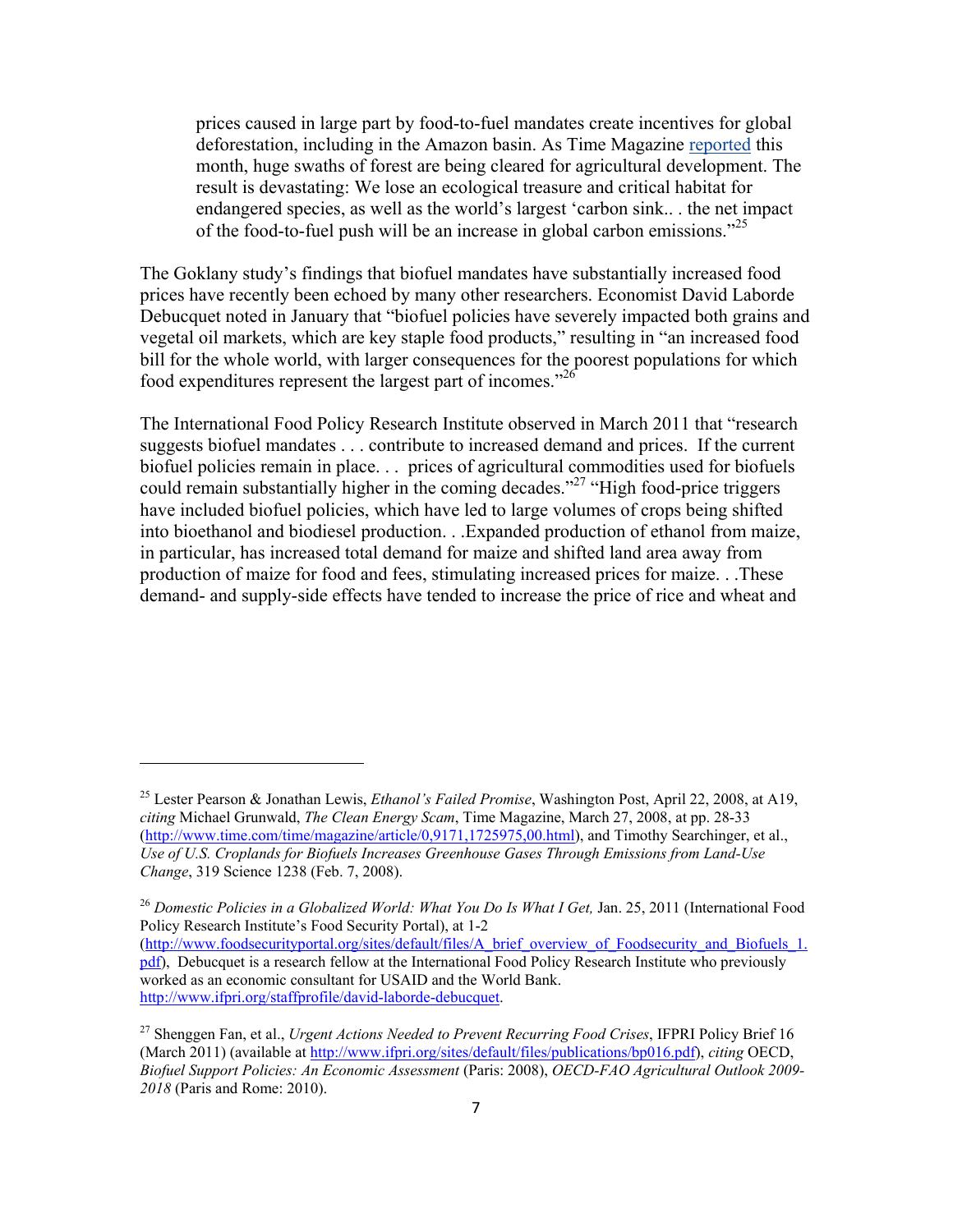other crops."28 "Removal of ethanol blending mandates and subsidies . . . would contribute to lower food prices."<sup>29</sup>

In the short time since the Goklany study was released, other studies have similarly concluded that biofuel mandates drive up world food prices. A May 2011 G20 Policy Report projects that "biofuel production will exert considerable upward pressure on prices in the future," and that world market prices" for "oilseeds and coarse grains" already "are substantially higher than they would be if no biofuels were produced."<sup>30</sup> It concludes that the effect of biofuel mandates on food prices is so significant that "biofuel mandates should be removed."<sup>31</sup>

In June, economics Professor Bruce Babcock of Iowa State University pointed out in a study of the price impact of biofuels that "It is indisputable that biofuels contribute to higher agricultural commodity prices because the biofuel industry represents a large and growing share of demand for maize, vegetable oil, and sugarcane. . .ethanol expansion had a significant impact on price levels. . .Maize prices in the 2011 calendar year would be about 17 percent lower than they are expected to be under current policies if ethanol subsidies had been eliminated before the beginning of the year."<sup>32</sup> In short, "US biofuel policy increases maize prices by a significant amount.<sup>33</sup>

Furthermore, as Professor Babcock has observed, while biofuel mandates may "have a small impact on food prices in" in "developed countries" because "their value makes up such a small share of the final consumer dollar," this is not true "in poor countries"; in

<sup>28</sup> *Testimony of Mark W. Rosengrant, Director, Environmental and Production Technology Division, International Food Policy Research Institute*, *for the U.S. Senate Committee on Homeland Security and Governmental Affairs* (May 7, 2008), at 1-2 (http://www.ifpri.org/sites/default/files/pubs/pubs/testimony/rosegrant20080507.pdf).

<sup>29</sup> *Id.* at 4.

 $31$  *Id.* at 54.

<sup>30</sup> *Price Volatility in Food and Agricultural Markets: Policy Responses* (May 3, 2011), at pp. 9, 26 (http://ictsd.org/downloads/2011/05/finalg20report.pdf).

<sup>32</sup> Bruce A. Babcock, *The Impact of US Biofuel Policies on Agricultural Price Levels and Volatility*, International Centre for Trade and Sustainable Development Issue Paper No. 35 (June 2011), Summary, at 1-2 (http://ictsd.org/i/publications/108947/).

<sup>33</sup> Babcock, *The Impact of US Biofuels on Agricultural Price Levels and Volatility*, text beneath Table 7. *See also US Ethanol Subsidies Inflating Maize Prices by 17% in 2011 – Study,* June 22, 2011 (http://ictsd.org/i/agriculture/109126/).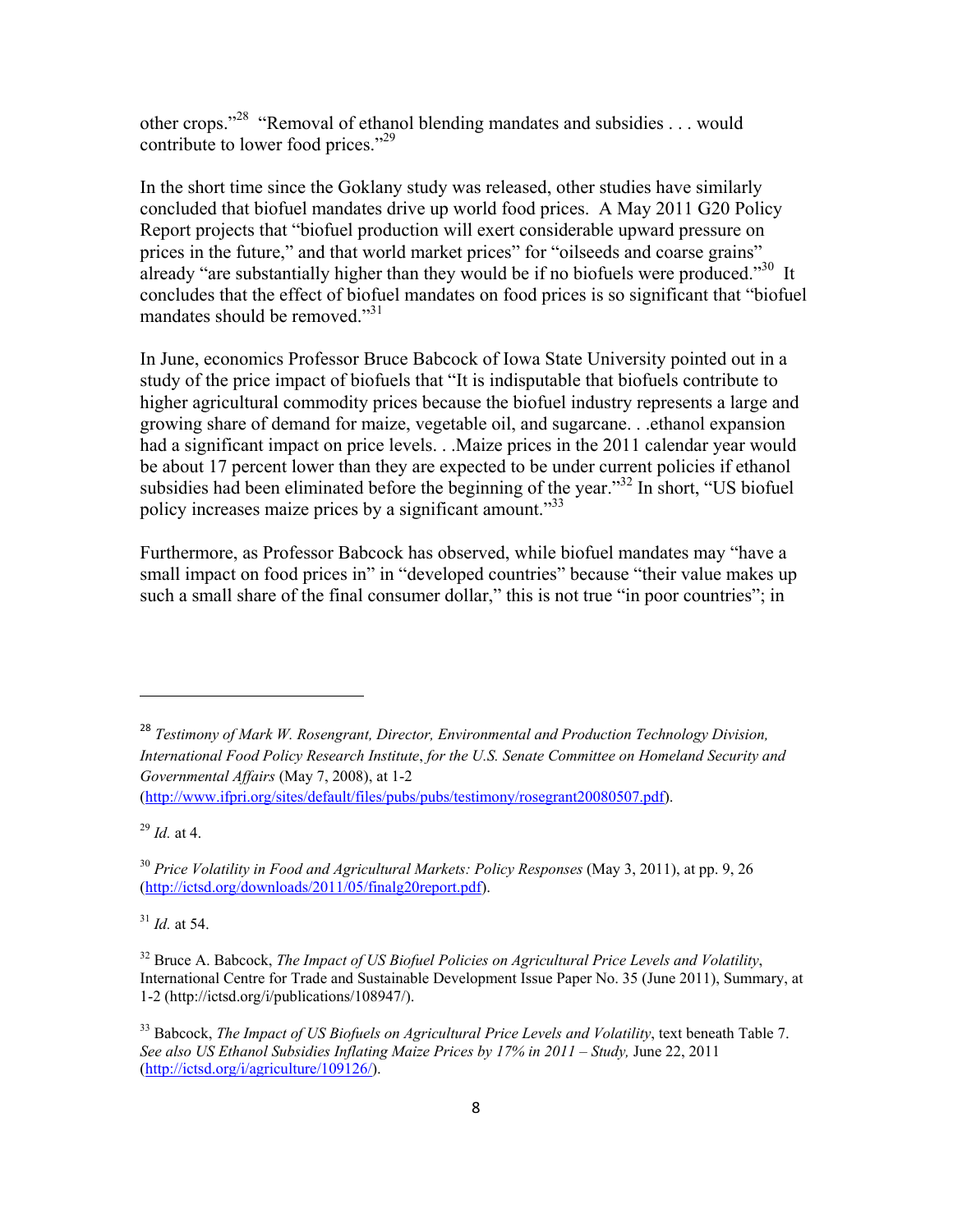developing countries, "because many people eat relatively unprocessed food, their food prices are much more responsive to increased commodity prices."<sup>34</sup>

In September, a study by researchers at the New England Complex Systems Institute concluded that ethanol fuel programs are one of two main factors driving world food price increases in recent years.<sup>35</sup> As Peter Timmer, who taught for many years at Harvard, noted, that study "shows how closely the accelerating trend in food prices over the past decade tracks the rising share of US corn production going into ethanol."<sup>36</sup>

Overall, in light of Goklany's Study and others, EPA's published information is incomplete, inaccurate, and fails to comply with the Data Quality Act. While Americans may be able to absorb small increases in food prices, people living on \$1 a day die as a result of these policies. Declaring the price increase *modest*, trivializes the true cost especially when 192,000 people die each year as a result of these policies. When EPA publishes studies on international impacts of biofuels, including health impacts, but ignores almost 200,000 deaths, the information needs to be corrected under the Data Quality Act.

Moreover, if biofuel mandates are partly intended to reduce greenhouse gases, EPA should acknowledge that these mandates kill more people than estimated deaths due to global climate change.

#### **IV.Recommendations for Corrective Action**

To provide an accurate picture of EPA should summarize the Goklany Study and other resources cited here on its website, and cite these findings within its summaries of all biofuel-related regulations. EPA should also take other corrective actions, not only to conform to the Data Quality Act., but to also present a more comprehensive and balanced description of the full impact of these program. (EPA has previously recognized the need

<sup>34</sup> Bruce A. Babcock, *The Impact of US Biofuel Policies on Agricultural Price Levels and Volatility*, International Centre for Trade and Sustainable Development Issue Paper No. 35 (June 2011), Introduction (http://ictsd.org/i/publications/108947/); *see also* David Laborde Debucquet, *Domestic Policies in a Globalized World: What You Do Is What I Get,* Jan. 25, 2011 (International Food Policy Research Institute's Food Security Portal), at 2 (price increases resulting from biofuel mandates have "larger consequences for the poorest populations for which food expenditures represent the largest part of incomes").

<sup>35</sup> Marco Lagi, et al., *The Food Crises: A Quantitative Model of Food Prices Including Speculators and Ethanol Conversion* (New England Complex Systems Institute, Sept. 23, 2011) (available at http://necsi.edu/research/social/food\_prices.pdf).

<sup>36</sup> *See Quote from Peter Timmer, Cabot Professor of Development Studies emeritus, Harvard University*  (Sept. 21, 2011), accompanying abstract for *The Food Crises: A Quantitative Model of Food Prices Including Speculators and Ethanol Conversion* at http://necsi.edu/research/social/foodprices.html.